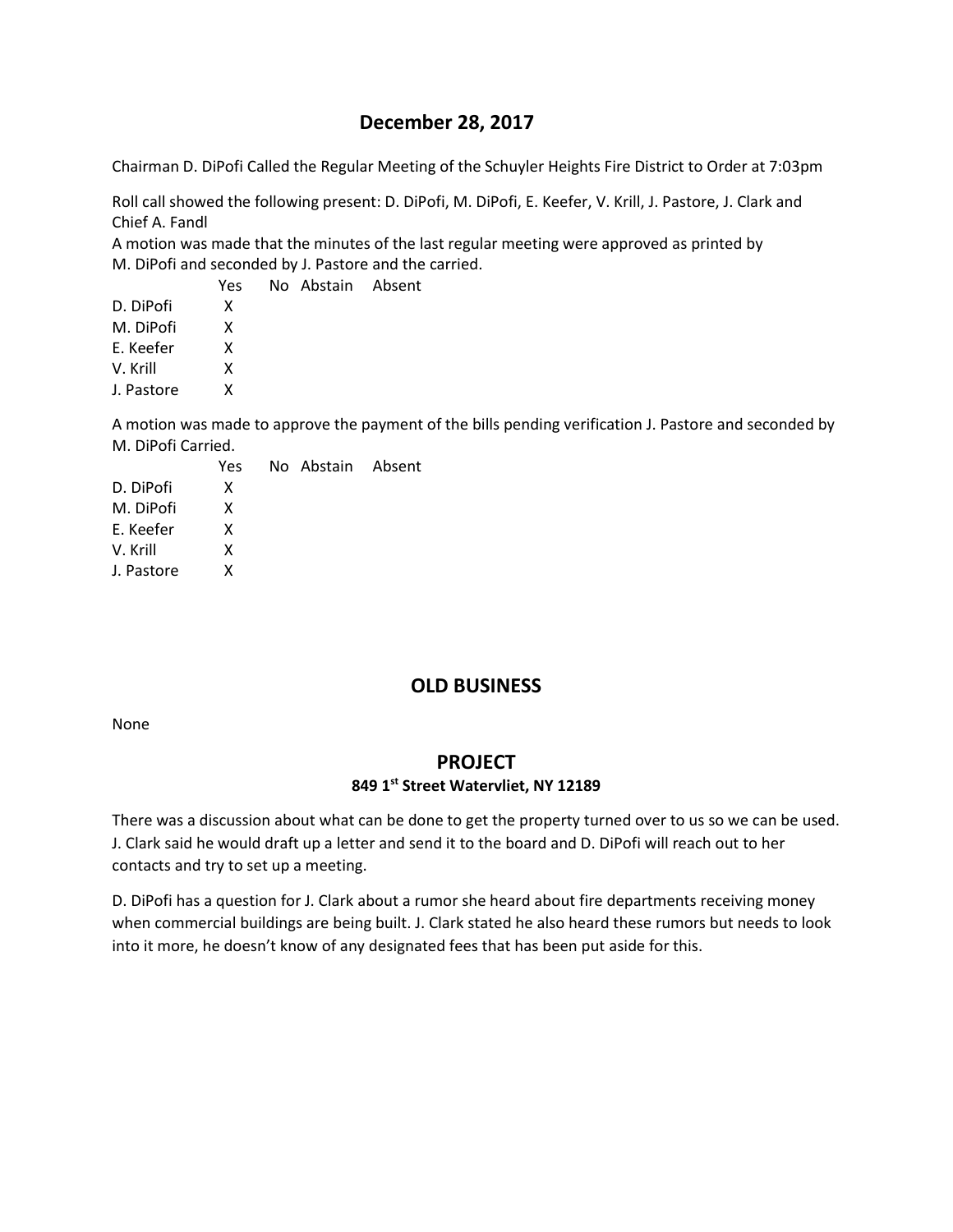## **NEW BUSINESS**

Letters from the Company, the membership voted in three new membership proposals

Marcus Parlemont 1332 4<sup>th</sup> Ave. Watervliet, NY 12189

A motion by V. Krill seconded by M. DiPofi to accept him and carried.

|            | Yes | No Abstain Absent |  |
|------------|-----|-------------------|--|
| D. DiPofi  | x   |                   |  |
| M. DiPofi  | x   |                   |  |
| E. Keefer  | x   |                   |  |
| V. Krill   | x   |                   |  |
| J. Pastore | x   |                   |  |
|            |     |                   |  |

Aaron Mosher 592 Broadway Menands, NY 12204

A motion by V. Krill seconded by D. DiPofi to accept him pending all proper paperwork is received and carried.

|            | Yes | No Abstain Absent |  |
|------------|-----|-------------------|--|
| D. DiPofi  | x   |                   |  |
| M. DiPofi  | x   |                   |  |
| E. Keefer  | x   |                   |  |
| V. Krill   | x   |                   |  |
| J. Pastore | x   |                   |  |
|            |     |                   |  |

Dominique Robinson 41 3rd Ave. Apt. A Watervliet, NY 12189

A motion by J. Pastore seconded by V. Krill to accept her pending all proper paperwork is received and carried.

|            | Yes | No Abstain Absent |  |
|------------|-----|-------------------|--|
| D. DiPofi  | x   |                   |  |
| M. DiPofi  | x   |                   |  |
| E. Keefer  | x   |                   |  |
| V. Krill   | x   |                   |  |
| J. Pastore | x   |                   |  |

Letter requesting to be awarded the snow removal bid of \$2700 for the 2018 season (Dec.1<sup>st</sup> 2017 to Dec. 1st 2018).

A motion by V. Krill seconded by J. Pastore to give the snow removal contract to the fire company and carried.

|            | Yes | No Abstain Absent |  |
|------------|-----|-------------------|--|
| D. DiPofi  | x   |                   |  |
| M. DiPofi  | x   |                   |  |
| E. Keefer  | x   |                   |  |
| V. Krill   | x   |                   |  |
| J. Pastore | x   |                   |  |
|            |     |                   |  |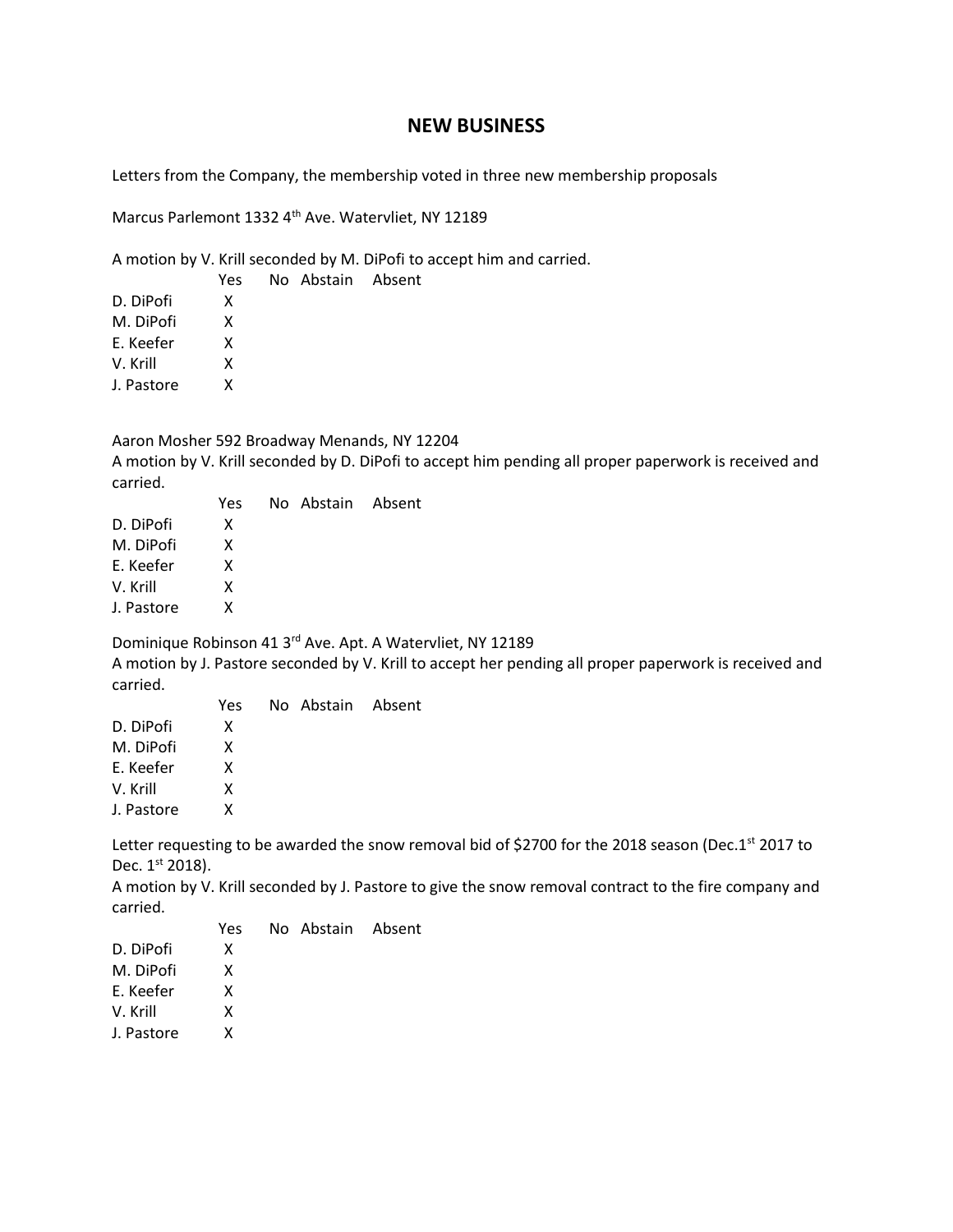1<sup>st</sup> Responder Newspaper subscription is due for the period of January 1, 2018 to December 31, 2018 for \$80.00.

A motion by V. Krill seconded by J. Pastore to purchase the subscription for the 2018 year and carried.

|           |  | Yes No Abstain Absent |  |
|-----------|--|-----------------------|--|
| D. DiPofi |  |                       |  |

M. DiPofi X

E. Keefer X

V. Krill X

J. Pastore X

Quote from John Mcelligott for the repair of the shower faucet that needs repair see quote A motion to approve repair for total \$915 by J. Pastore seconded by M. DiPofi and carried.

|            | Yes | No Abstain Absent |  |
|------------|-----|-------------------|--|
| D. DiPofi  | x   |                   |  |
| M. DiPofi  | x   |                   |  |
| E. Keefer  | x   |                   |  |
| V. Krill   | x   |                   |  |
| J. Pastore | x   |                   |  |
|            |     |                   |  |

# **CHIEF'S REPORT**

I will be on vacation January 12 through the  $21^{st}$ 

I believe that Whalen's bills problem was because of how they do their paperwork we need them to mail us the bills.

When I am back from vacation I want to start back up talks about the new rescue.

I need to purchase 3 fire police jackets for \$239 each.

I am in need of some radios they run about \$3000 each would like to be able to purchase what I need.

I also need to purchase some pages I would like to try out new G-5 3 of these \$605 each and the 3 Chiefs will get them. I would also like to purchase 3 G-1 for \$335 each, or coming from Albany communications.

We need to replace our old gas meters that are not working properly I have to quotes to put on file one from MES for \$10,919 and one from Industrial Scientific for \$11,367.10 so I would like to purchase from MES.

A motion was made by M. DiPofi make all purchases that is needed seconded by J. Pastore and carried.

|            | Yes | No Abstain Absent |  |
|------------|-----|-------------------|--|
| D. DiPofi  | x   |                   |  |
| M. DiPofi  | x   |                   |  |
| E. Keefer  | x   |                   |  |
| V. Krill   | x   |                   |  |
| J. Pastore | x   |                   |  |
|            |     |                   |  |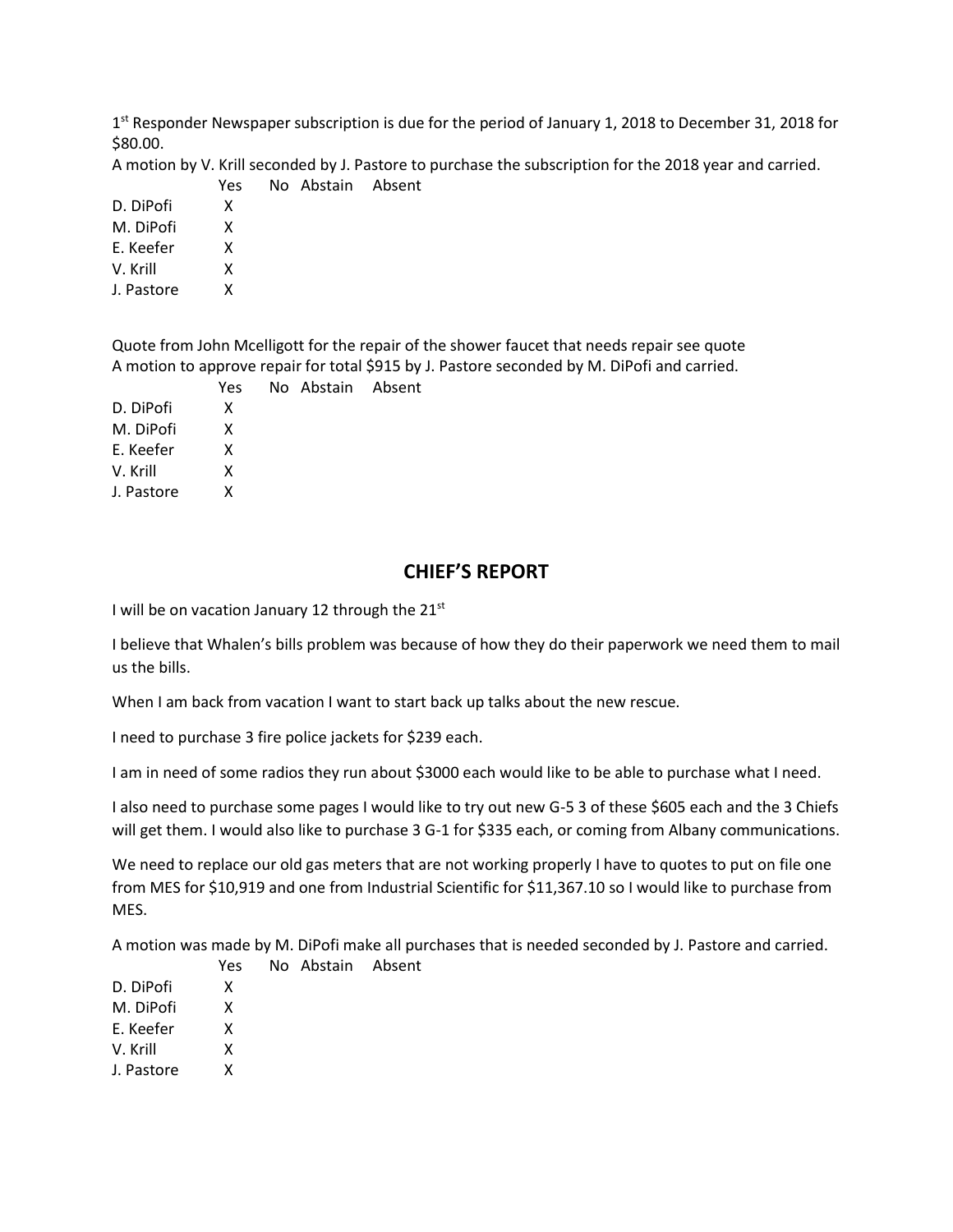## **REPORTS**

## **V. Krill:**

Cents last month I was given 2 more names to get estimates for a long care the one estimate that I did get from Cedar Tree Properties I have given the secretary to put on file. I feel very comfortable with Kevin Rundell from Cedar Tree Properties. J. Pastore is going to send me another person to getting touch with when I have talked to anyone else that is sent to me. I will update the board on the date and time I talked to the company Deanna gave me. Joe and Todd said they may have another company name to submit to Vernon. They have until 29 Dec., 2017 morning to give Vernon the company name and phonr number.

## **M. DiPofi:**

I would like to speak about the rumors because the members are coming to me about it, enough is enough all the rumors is killing the morale of this fire department so it needs to stop now.

I would like to make a motion to enter into executive session seconded by D. DiPofi at 7:40 PM

|            | Yes | No Abstain Absent |  |
|------------|-----|-------------------|--|
| D. DiPofi  | x   |                   |  |
| M. DiPofi  | x   |                   |  |
| E. Keefer  | x   |                   |  |
| V. Krill   | x   |                   |  |
| J. Pastore | x   |                   |  |
|            |     |                   |  |

A motion by M. DiPofi to exit executive session seconded by. DiPofi at 8:55 PM

|            | Yes | No Abstain Absent |  |
|------------|-----|-------------------|--|
| D. DiPofi  | x   |                   |  |
| M. DiPofi  | x   |                   |  |
| F. Keefer  | x   |                   |  |
| V. Krill   | x   |                   |  |
| J. Pastore | x   |                   |  |
|            |     |                   |  |

#### **J. Pastore:**

I sent an email on an outdoor IP sign looking for input. I have supplied information to the secretary to be put on file a short discussion followed.

A motion was made by M. DiPofi seconded by V. Krill to purchase the sign and carried. J. Pastore will get all information to the treasurer.

|            | Yes | No Abstain Absent |  |
|------------|-----|-------------------|--|
| D. DiPofi  | x   |                   |  |
| M. DiPofi  | x   |                   |  |
| E. Keefer  | x   |                   |  |
| V. Krill   | x   |                   |  |
| J. Pastore | x   |                   |  |
|            |     |                   |  |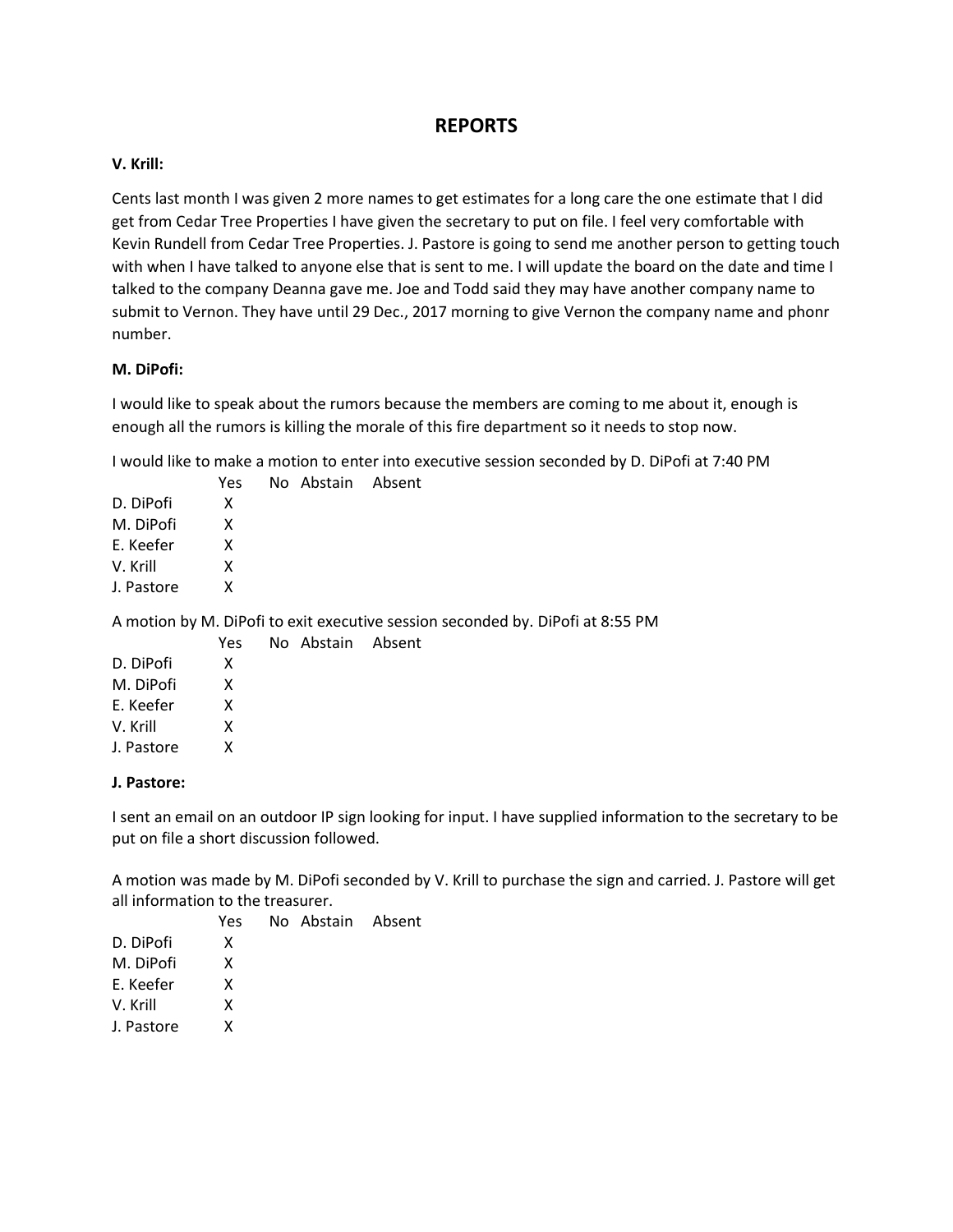## **E. Keefer:**

The chief left papers for me about the AEDs in the vehicles that needs to be inspected to see if I could get this taking care of for him. I contacted them and they will get back to us after the first of the year with a repair date, I will reach out to the chief if I need help to have somebody here.

### **D. DiPofi:**

Is there an update on the email, E. Keefer said with it being a new year there are changes that needs to be made, when elections are finalize he will get the passwords out to the proper people, and showed the board and officers how it works.

Even though the company hasn't sent us a letter we need to block off the hall for the Pancake Breakfast for January 12<sup>th</sup>, 13<sup>th</sup> and 14<sup>th</sup> .

I am asking for help on the Grant writing information there is a Lotta information that is needed and no one person can do it alone it will take all of us. Earl has printed out the booklet which everyone should go through and see what you will help with. Deanna discussed how it works and what needs to get done, so please help.

## **C. Bayly:**

Absent

## **J. Clark:**

Most of what I was going to say has been covered, just a reminder to the new Commissioner J. Pastore he will need to take the commissioners course and take the oath of office at the town hall in which he stated he did and it is on file.

#### **Todd Peters:**

I would like to block off the whole for May 17<sup>th</sup> through the 21<sup>st</sup> for a fundraiser called Cabin Fever.